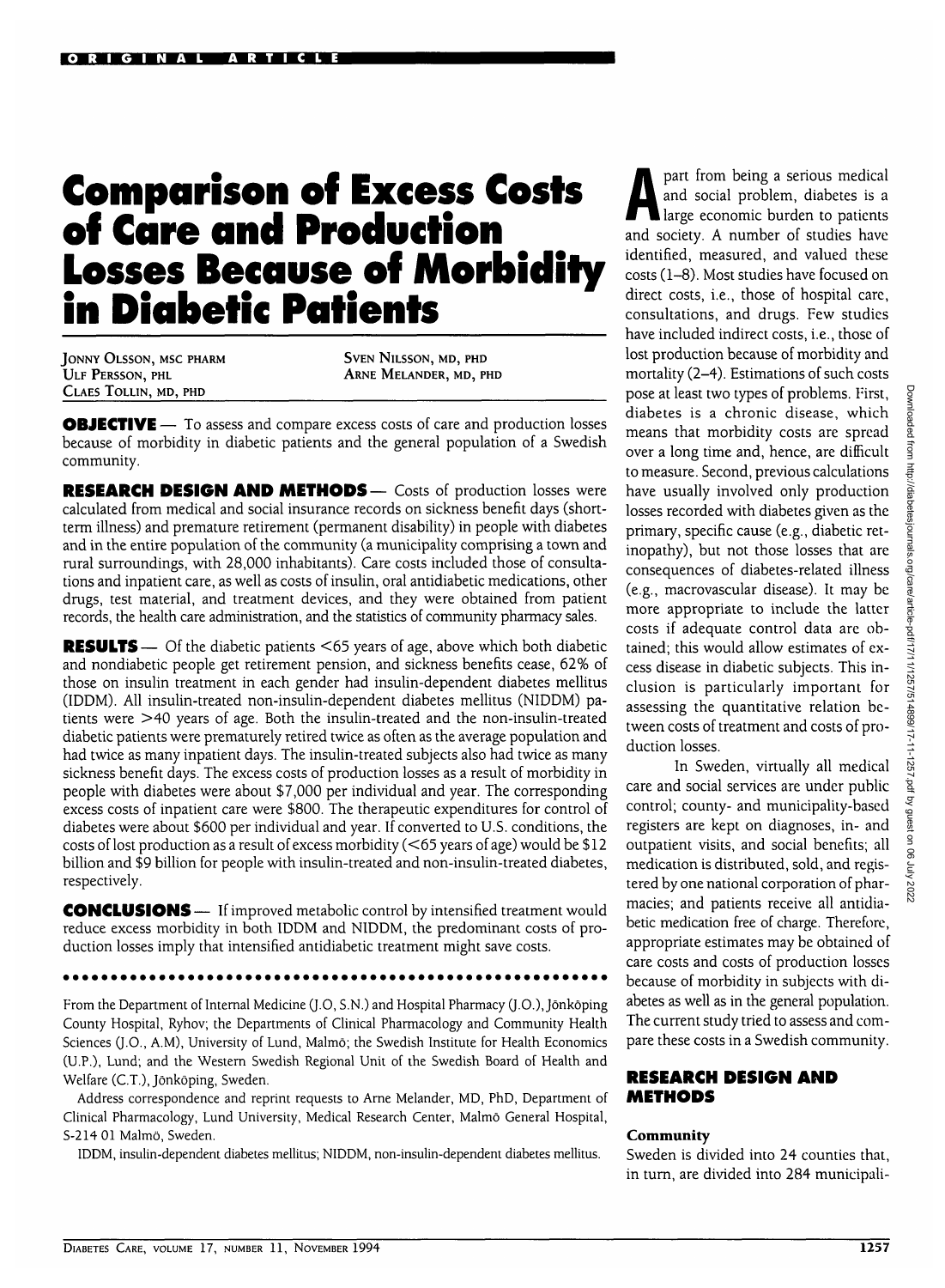ties. Public medical care is the responsibility of the county councils, while the municipality boards are responsible for public social service. Jönköping county lies in southern Sweden and is divided into 11 municipalities. One of them is Vetlanda, which comprises the town of Vetlanda and rural surroundings and has  $\sim$ 28,000 inhabitants. It has one public health care center and two pharmacies that attend to the entire municipality, but it has neither a hospital nor private practitioners. The health care center has a specialized diabetes nurse and treats most of the diabetic patients in Vetlanda. The few remaining diabetic patients in Vetlanda are treated either at the nearest referral hospital in the town of Eksjo or at the central county hospital in the city of Jonkoping; these patients are also on record at the Vetlanda health center. The prevalence of diabetes (insulin-dependent diabetes mellitus [IDDM] and noninsulin-dependent diabetes mellitus [NIDDM]) in Vetlanda was recently assessed and validated (9). For these reasons, Vetlanda was selected as a suitable community for the current study.

# **Diabetes population and general population**

The above-mentioned diabetes prevalence study (9) included all Vetlanda inhabitants with diabetes, i.e., those treated in Vetlanda, Eksjo, and Jonkoping, during 1987. The nonadjusted prevalence of diabetes was 3.3%, and the age- and sexadjusted diabetes prevalence was 3.0% (9). Of 914 total diabetic patients, the records of all those in the age range of 20–64 years in 1987 ( $n = 285$ ) were studied (Table 1). (General retirement age in Sweden is 65 years; hence, neither disability nor sick leave payments are made after this age.) These data were compared with those of the entire 20- to 64-year-old population in Vetlanda (14,913 individuals), i.e., including the diabetic subjects, so as to obtain a representative comparison with normal conditions.

## **Sick days**

The numbers of sick days for the 20- to 64-year-old diabetic patients in Vetlanda, for the entire 20- to 64-year-old population in Vetlanda, and for the entire 20- to 64-year-old population in Sweden during 1987 were obtained from Riksforsakringsverket (the National Social Insurance Agency), which records all sickness benefit days via its municipality subsidiaries. Data were obtained for 10-year age-groups for each sex.

# **Early retirement**

The numbers of subjects on premature (<65 years of age) retirement because of permanent disability among the 20- to 64-year-old diabetic patients, among the entire 20- to 64-year-old Vetlanda population, and among the entire 20- to 64 year-old Swedish population on 31 December 1987 were obtained from disability pension data at the National Social Insurance Agency. Data were obtained in 10-year age-groups for each sex.

## **Costs of production losses**

The differences in the numbers of permanent disability pensions and sick days between people with diabetes and the general population were used to estimate the excess costs of production losses in diabetic subjects. The valuation of the production proceeds from the concept of income. The income is assumed to be equal to the value of output by the marginal or last-hired employee for whom a company is willing to pay wage plus social security contributions (10), and the 1990 income estimate was obtained from the National Survey of Income, Swedish Central Bureau of Statistics (10a). The value of lost production was calculated by multiplying the number of lost production years or days by average wages plus social security contributions, in 10-year age-groups and in each sex. Since the number of lost production years because of long-term morbidity was based on the prevalence of early retirement, not on newly granted early retirement (which has been a common way to estimate this production

loss), no discounting procedure was performed.

## **Inpatient care**

The number of bed days for the 20- to 64-year-old diabetic patients of Vetlanda and for the entire 20- to 64-year-old population in Vetlanda during 1987 were obtained from the Jönköping county council. Data were subdivided into 10-year age-groups for each sex and for different hospital departments.

Costs were obtained from a study of per-day costs at different types of hospital departments in 1988 carried out by the Swedish Association of County Councils (11). The costs per day include all those associated with a patient's stay in a hospital. The average costs per day in orthopedic departments, SEK 1,790, were used for surgical and orthopedic departments. The average costs per day in medical departments, SEK 1,560, were used for all other types of clinics. The 1988 figures were upgraded to 1990 prices by assuming the same increase in costs as for the entire health care sector, i.e., 24.4%  $(12)$ .

702 Ann

## **Expenditures for control and treatment**

The numbers of consultations by the 20 to 64-year-old diabetes patients of Vetlanda to physicians and nurses were obtained from patient records at the municipal registers. The number of consultations due to control and treatment of diabetes were separated from the total number of consultations for the entire Vetlanda population. In estimating the costs for consultations, it was assumed that the average cost of a visit to a physician is about twice that to a nurse. The average cost estimates were taken from the Vetlanda primary health care center.

Information on individual prescriptions to diabetic subjects cannot be obtained retrospectively in Sweden. However, the expenditures of all antidiabetic drugs (insulin plus oral agents) sold by the Vetlanda pharmacies (all agegroups) could be obtained from the Na-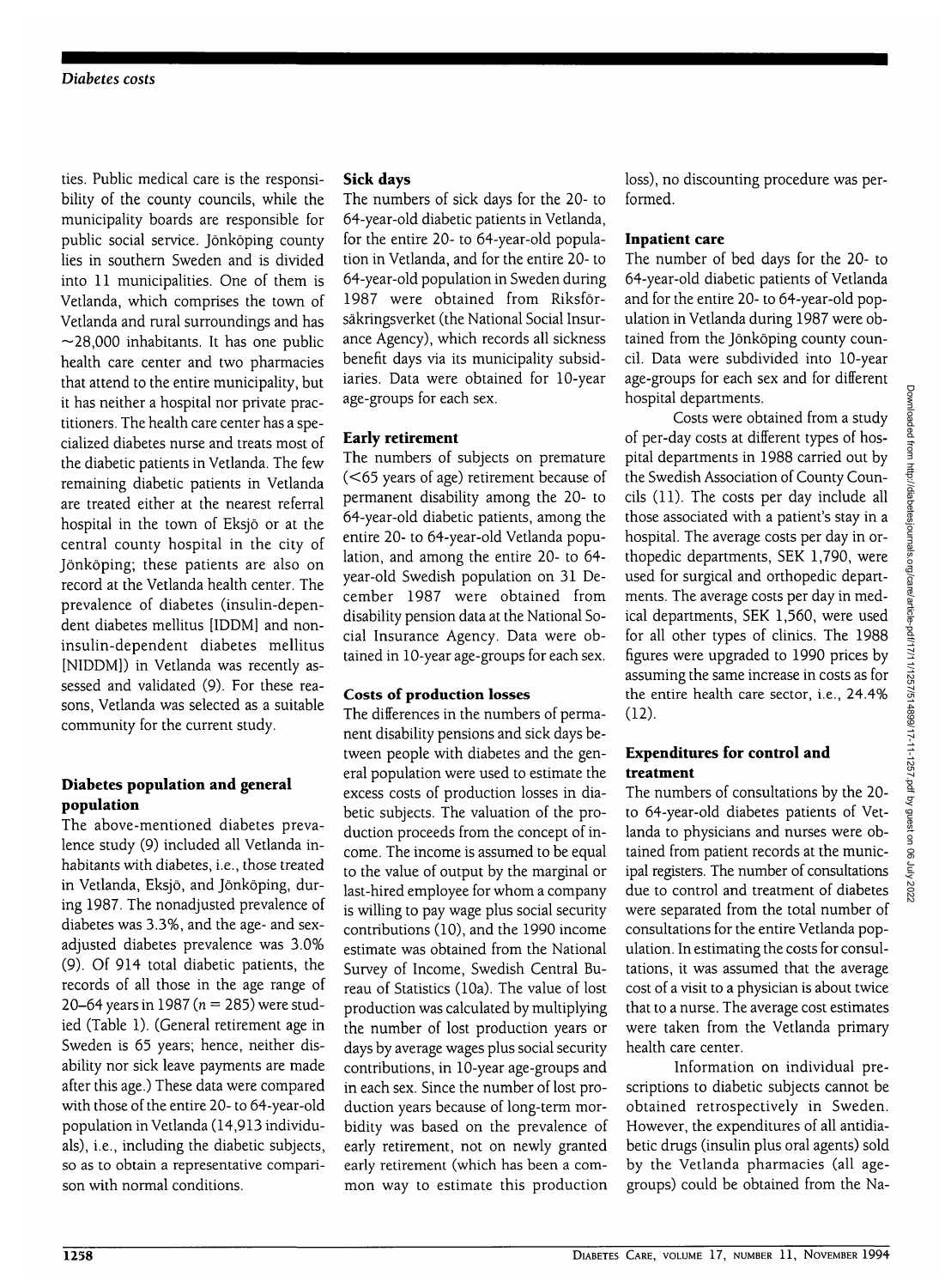|           | Men                                   |                                 |                                           | Women                 |                                 |                                           |
|-----------|---------------------------------------|---------------------------------|-------------------------------------------|-----------------------|---------------------------------|-------------------------------------------|
| Age       | Number of<br>patients                 | Expected number<br>of sick days | Difference between<br>actual and expected | Number of<br>patients | Expected number<br>of sick days | Difference between<br>actual and expected |
|           | Insulin-treated diabetic patients     |                                 |                                           |                       |                                 |                                           |
| $20 - 29$ | 14                                    | 147                             | 83                                        | 11                    | 176                             | $-15$                                     |
| $30 - 39$ | 11                                    | 142                             | $-11$                                     | 9                     | 136                             | 122                                       |
| $40 - 49$ | 23                                    | 317                             | 642                                       | 12                    | 202                             | 46                                        |
| 50-59     | 19                                    | 401                             | 355                                       | 13                    | 309                             | 368                                       |
| $60 - 64$ | 15                                    | 453                             | 24                                        | 12                    | 312                             | $-170$                                    |
| $20 - 64$ | 82                                    | 1,460                           | 1,093                                     | 57                    | 1,135                           | 351                                       |
|           | Non-insulin-treated diabetic patients |                                 |                                           |                       |                                 |                                           |
| $20 - 29$ |                                       | 11                              | $-5$                                      |                       | 16                              | $-16$                                     |
| $30 - 39$ |                                       | 39                              | $-16$                                     | 2                     | 30                              | 9                                         |
| $40 - 49$ | 11                                    | 152                             | $-74$                                     | 6                     | 101                             | $-63$                                     |
| $50 - 59$ | 43                                    | 907                             | $-249$                                    | 32                    | 762                             | 90                                        |
| $60 - 64$ | 20                                    | 604                             | 108                                       | 27                    | 702                             | $-11$                                     |
| $20 - 64$ | 78                                    | 1,713                           | $-236$                                    | 68                    | 1,611                           | 9                                         |

Table 1—*Difference (in 1987) between actual and expected numbers of sick days for insulin-treated and non-insulin-treated diabetic patients in Vetlanda, divided by sex and age* 

Expected numbers are obtained by multiplying the average number of sick days in the general population by the number of diabetic patients in each sex- and age-group (as if there were no excess disease).

tional Corporation of Pharmacies; all drug sales in Sweden are recorded by this corporation (13). Because <5% of Vetlanda diabetes patients were treated outside Vetlanda (9) and because there are no pharmacies other than Vetlanda's own within a distance of 25 km (15 miles), this estimate should be sufficiently accurate. The same source supplied the expenditures (all age-groups) of material and devices sold at the Vetlanda pharmacies during the same years for treatment (i.e., injection material) and for treatment control (e.g., test strips). Total expenditures were acquired for 2 years (1986 and 1990) instead of data from 1987, because the strength of insulin formulations was altered from 40 to 100 IU/ml in 1987, causing unusually high costs from temporarily increased waste of insulin (cf. 9). Corresponding expenditures for the whole of Sweden were obtained from the same source. The 1986 figures were upgraded to 1990 prices by the drug price index given by the National Corporation of Pharmacies. The figures given are the resulting means of 1986 and 1990.

Because people with diabetes use

drugs other than antidiabetic medications, an attempt was also made to estimate the excess costs of such medication relative to that of the general population. The only data on individual prescriptions in a sufficiently large scale within Sweden are from an ongoing study in the county of Jamtland, carried out by the National Corporation of Pharmacies. Via prescriptions to diabetic patients and the general population in this area, excess costs of all nondiabetes drugs used by diabetic patients could be calculated as the difference between the sales of all drugs to diabetic patients and the sum of the costs for antidiabetic drugs and the ordinary drug consumption.

# **RESULTS**

# **Sick days**

The average annual numbers of sick days per individual 20-64 years of age in Vetlanda were 15.7 days for men and 18.6 days for women. For the diabetic population, these figures were higher, with means of 31.1 and 26.1 days for insulintreated men and women and 18.9 and 23.8 days for non-insulin-treated men and women, respectively. However, because the diabetes patients, especially the non-insulin-treated ones, were older than the general population, age and sex adjustments were made. To obtain the expected number of sick days for the diabetic population (i.e., as if there were no excess disease), the average annual number of sick days for each sex and agegroup in the general population was multiplied by the number of insulin-treated and non-insulin-treated diabetic men and women. Comparisons of the numbers of expected sick days with those of actual sick days for the diabetic population (Table 1) showed that insulin-treated men had 75% more sick days (31.1 vs. 17.8) and insulin-treated women 31% more sick days (26.1 vs. 19.9) than expected. For non-insulin-treated diabetic women, the actual number of sick days was about the same as expected, and for men it was even slightly below expectation.

## **Premature retirement**

The expected numbers of permanently disabled and, hence, prematurely retired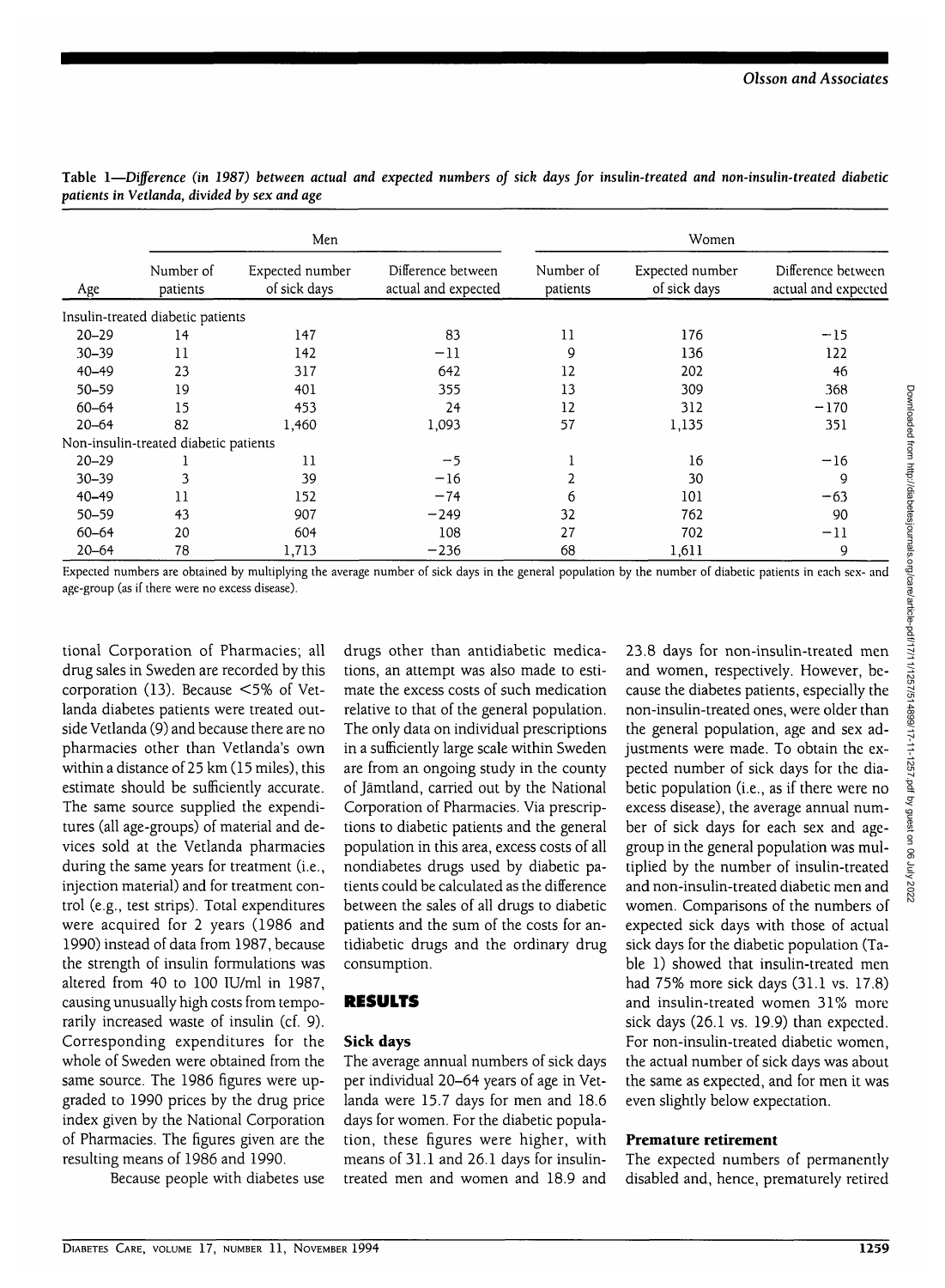|           |                                       | Men                                                       |                                           |                       | Women                                                     |                                           |
|-----------|---------------------------------------|-----------------------------------------------------------|-------------------------------------------|-----------------------|-----------------------------------------------------------|-------------------------------------------|
| Age       | Number of<br>patients                 | Expected number<br>of permanently<br>disabled individuals | Difference between<br>actual and expected | Number of<br>patients | Expected number<br>of permanently<br>disabled individuals | Difference between<br>actual and expected |
|           | Insulin-treated diabetic patients     |                                                           |                                           |                       |                                                           |                                           |
| $20 - 29$ | 14                                    | 0.08                                                      | 0.92                                      | 11                    | 0.14                                                      | 0.86                                      |
| $30 - 39$ | $_{11}$                               | 0.19                                                      | $-0.19$                                   | 9                     | 0.19                                                      | $-0.19$                                   |
| $40 - 49$ | 23                                    | 0.58                                                      | 2.42                                      | 12                    | 0.59                                                      | 1.41                                      |
| $50 - 59$ | 19                                    | 1.73                                                      | 4.27                                      | 13                    | 1.38                                                      | 1.62                                      |
| 60-64     | 15                                    | 3.35                                                      | 5.65                                      | 12                    | 2.72                                                      | 1.28                                      |
| $20 - 64$ | 82                                    | 5.93                                                      | 13.07                                     | 57                    | 5.02                                                      | 4.98                                      |
|           | Non-insulin-treated diabetic patients |                                                           |                                           |                       |                                                           |                                           |
| $20 - 29$ |                                       | 0.01                                                      | $-0.01$                                   |                       | 0.01                                                      | 0.99                                      |
| $30 - 39$ | 3                                     | 0.05                                                      | $-0.05$                                   |                       | 0.04                                                      | $-0.04$                                   |
| $40 - 49$ | 11                                    | 0.28                                                      | 1.72                                      | 6                     | 0.29                                                      | $-0.29$                                   |
| $50 - 59$ | 43                                    | 3.91                                                      | 4.09                                      | 32                    | 3.39                                                      | 3.61                                      |
| $60 - 64$ | 20                                    | 4.46                                                      | 3.54                                      | 27                    | 6.13                                                      | 7.87                                      |
| $20 - 64$ | 78                                    | 8.71                                                      | 9.29                                      | 68                    | 9.87                                                      | 12.14                                     |

**Table 2—***Difference (in 1987) between actual and expected numbers of prematurely retired (permanently disabled) insulin-treated and non-insulin-treated diabetic patients in Vetlanda, divided by sex and age*

Expected numbers are obtained by multiplying the proportion of permanently retired (permanently disabled) individuals in the general population by the number of diabetic patients in each sex- and age-group (as if there were no excess disease).

individuals in the diabetic population of Vetlanda were obtained by multiplying the proportion of individuals permanently retired because of permanent disability in each sex and age-group in the general population by the number of people with diabetes (Table 2). The actual number of permanently disabled insulintreated diabetic subjects was three times higher than expected in men and twice as high as expected in women.

Because the mean age of the noninsulin-treated diabetic patients was higher than that of the insulin-treated ones, the expected number of prematurely disabled individuals was higher in the non-insulin-treated than in the insulin-treated group. In spite of this, the actual number of permanently disabled individuals was twice as high as expected among the insulin-treated subjects.

Table 3 shows the number of insulin-treated patients in each age-group divided by diabetes type (IDDM and NIDDM). All insulin-treated NIDDM patients were found in age-groups  $\geq 40$ years. IDDM patients comprised 62% of insulin-treated patients in each gender.

# **Inpatient care**

The average annual number of bed days per individual 20-64 years of age in Vetlanda was 0.88 for men and 0.85 for women. In diabetic subjects, these figures were higher, 3.39 for men and 3.13 for women. However, because the diabetic population was older than the general population, age and sex adjustments were made in the same manner as used for sick days. As shown in Table 4, diabetic patients had more than twice as many bed days as expected. Most of the excess inpa-

**Table 3—***Number of insulin-treated NIDDM and IDDM patients, divided by sex and age.*

| Men                   | Women                |  |
|-----------------------|----------------------|--|
| NIDDM<br>IDDM<br>Age  | NIDDM<br><b>IDDM</b> |  |
| $20 - 29$<br>14<br>0  | 11<br>O              |  |
| $30 - 39$<br>11<br>0  | g<br>0               |  |
| 8<br>$40 - 49$<br>15  | 3<br>9               |  |
| $50 - 59$<br>12<br>7  | 6<br>7               |  |
| 12<br>60–64<br>3      | 11<br>1              |  |
| 32<br>$20 - 64$<br>50 | 36<br>21             |  |

tient care was related to surgical/orthopedic and medical departments (Table 4).

# **Costs of production losses**

Table 5 shows the differences between actual and expected costs of production losses due to permanent disability (premature retirement) and to short-term illness among people with diabetes. The annual excess costs of lost production because of short-term illness and permanent disability in diabetic patients could be estimated to be about SEK 40,000 (\$7,000) per patient at 20-64 years of age. Most of these excess costs were attributed to permanent disability in the 40- to 64-year age-groups. For insulintreated patients,  $\sim$ 80% of the excess costs of lost production resulted from more frequent permanent disability, especially among men. The remaining 20% of the excess costs of production losses resulted mainly from the fact that insulin-treated men had about twice as many sick days as expected. For non-insulin-treated patients, no excess cost of production losses seemed due to short-term illness, but the actual number of permanently disabled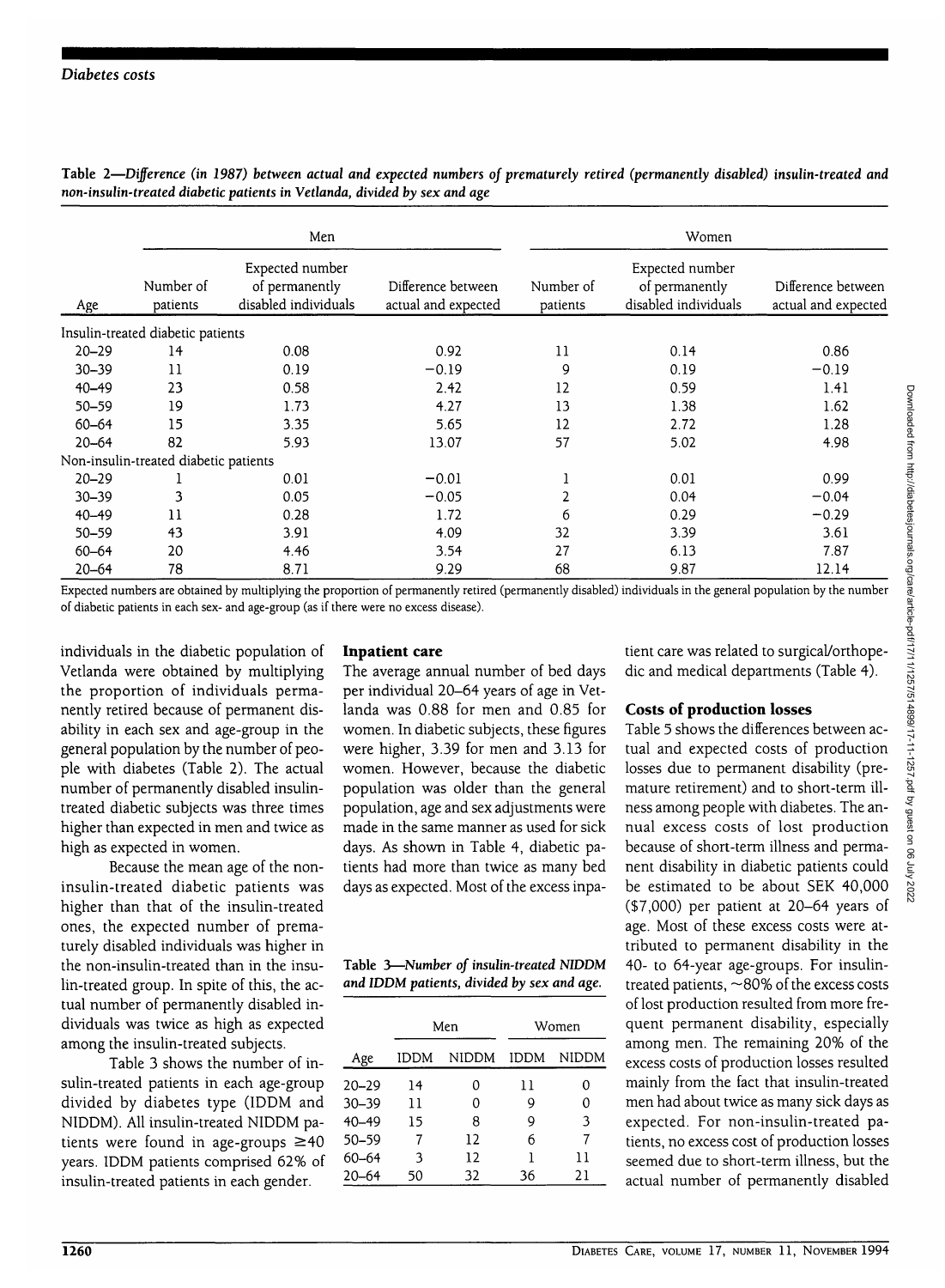|                       | Men                                 |                                |                                           | Women                 |                                 |                                           |
|-----------------------|-------------------------------------|--------------------------------|-------------------------------------------|-----------------------|---------------------------------|-------------------------------------------|
| Age                   | Number of<br>patients               | Expected number<br>of bed days | Difference between<br>actual and expected | Number of<br>patients | Expected number<br>of sick days | Difference between<br>actual and expected |
|                       | Surgical and orthopedic departments |                                |                                           |                       |                                 |                                           |
| $20 - 29$             | 15                                  | 0.5                            | $-0.5$                                    | 12                    | 0.3                             | $-0.3$                                    |
| $30 - 39$             | 14                                  | 0.5                            | $-0.5$                                    | 11                    | 0.3                             | 1.7                                       |
| $40 - 49$             | 34                                  | 1.3                            | 7.7                                       | 18                    | 0.6                             | 5.4                                       |
| 50-59                 | 62                                  | 3.6                            | 24.4                                      | 45                    | 1.9                             | 30.2                                      |
| 60-64                 | 35                                  | 2.8                            | 103.2                                     | 39                    | 1.9                             | 22.1                                      |
| $20 - 64$             | 160                                 | 8.7                            | 134.3                                     | 125                   | 5.0                             | 59.0                                      |
| Medical departments   |                                     |                                |                                           |                       |                                 |                                           |
| $20 - 29$             | 15                                  | 1.0                            | 50.0                                      | 12                    | 0.6                             | 12.4                                      |
| $30 - 39$             | 14                                  | 1.5                            | 3.5                                       | 11                    | 1.1                             | 29.9                                      |
| $40 - 49$             | 34                                  | 6.7                            | 43.3                                      | 18                    | 4.7                             | $-4.7$                                    |
| $50 - 59$             | 62                                  | 18.9                           | 131.1                                     | 45                    | 15.3                            | 91.7                                      |
| $60 - 64$             | 35                                  | 18.1                           | 4.9                                       | 39                    | 21.7                            | 35.3                                      |
| $20 - 64$             | 160                                 | 46.2                           | 232.8                                     | 125                   | 43.4                            | 164.6                                     |
| All other departments |                                     |                                |                                           |                       |                                 |                                           |
| $20 - 29$             | 15                                  | 7.3                            | $-7.3$                                    | 12                    | 7.6                             | 6.4                                       |
| $30 - 39$             | 14                                  | 7.6                            | 18.4                                      | 11                    | 5.8                             | 7.2                                       |
| $40 - 49$             | 34                                  | 13.0                           | $-13.0$                                   | 18                    | 7.7                             | $-7.7$                                    |
| $50 - 59$             | 62                                  | 62.2                           | $-45.2$                                   | 45                    | 29.7                            | 8.3                                       |
| 60-64                 | 35                                  | 43.8                           | 65.2                                      | 39                    | 33.5                            | 20.5                                      |
| $20 - 64$             | 160                                 | 133.9                          | 18.1                                      | 125                   | 84.3                            | 34.7                                      |
| Total                 | 160                                 | 188.8                          | 385.2                                     | 125                   | 132.7                           | 258.3                                     |

**Table 4—***Difference (in 1987) between actual and expected numbers of bed days in surgical/orthopedic departments, in medical departments, and in all other departments for diabetic patients in Vetlanda, divided by sex and age*

Expected numbers are obtained by multiplying the average number of bed days in the general population by the number of diabetic patients in each sex- and age-group (as if there were no excess disease).

individuals was more than twice as many as expected. This resulted in an excess cost of lost production of about the same size as for insulin-treated patients.

tient in Vetlanda, in SEK 1990 prices. Expenditures of insulin treatment exceeded those of oral treatment about fourfold. The average annual number of physician

consultations per diabetes patient in the age range 20-64 years was 2.42. Of these consulations, an average of 1.02 (42%) were classified as consultations for con-

# **Costs of inpatient care**

Table 6 shows the differences between actual and expected costs of inpatient care among the diabetic patients. The annual excess costs were estimated to SEK 4,600 (\$800) per patient at 20-64 years of age. Most of the excess costs related to care at surgical/orthopedic and medical departments.

## **Expenditures of control and treatment**

Tables 7 and 8 show the annual expenditures of consultations, antidiabetic drugs, and treatment devices per diabetes pa**Table 5—***Annual (1987) expected and actual costs of lost production because of sick days and premature retirement (permanent disability) in insulin-treated and non-insulin-treated diabetic patients in Vetlanda*

|                      | Costs of lost production |          |            |
|----------------------|--------------------------|----------|------------|
|                      | Actual                   | Expected | Difference |
| Short-term illness   |                          |          |            |
| Insulin-treated      | 20,500                   | 12,800   | 7,700      |
| Non-insulin-treated  | 14,600                   | 15,800   | $-1.200$   |
| Permanent disability |                          |          |            |
| Insulin-treated      | 54,400                   | 19,900   | 34,500     |
| Non-insulin-treated  | 67,800                   | 25,600   | 42,200     |

SEK (1990 prices) per individual at 20-64 years of age. In 1990, \$1 equaled SEK 5.70.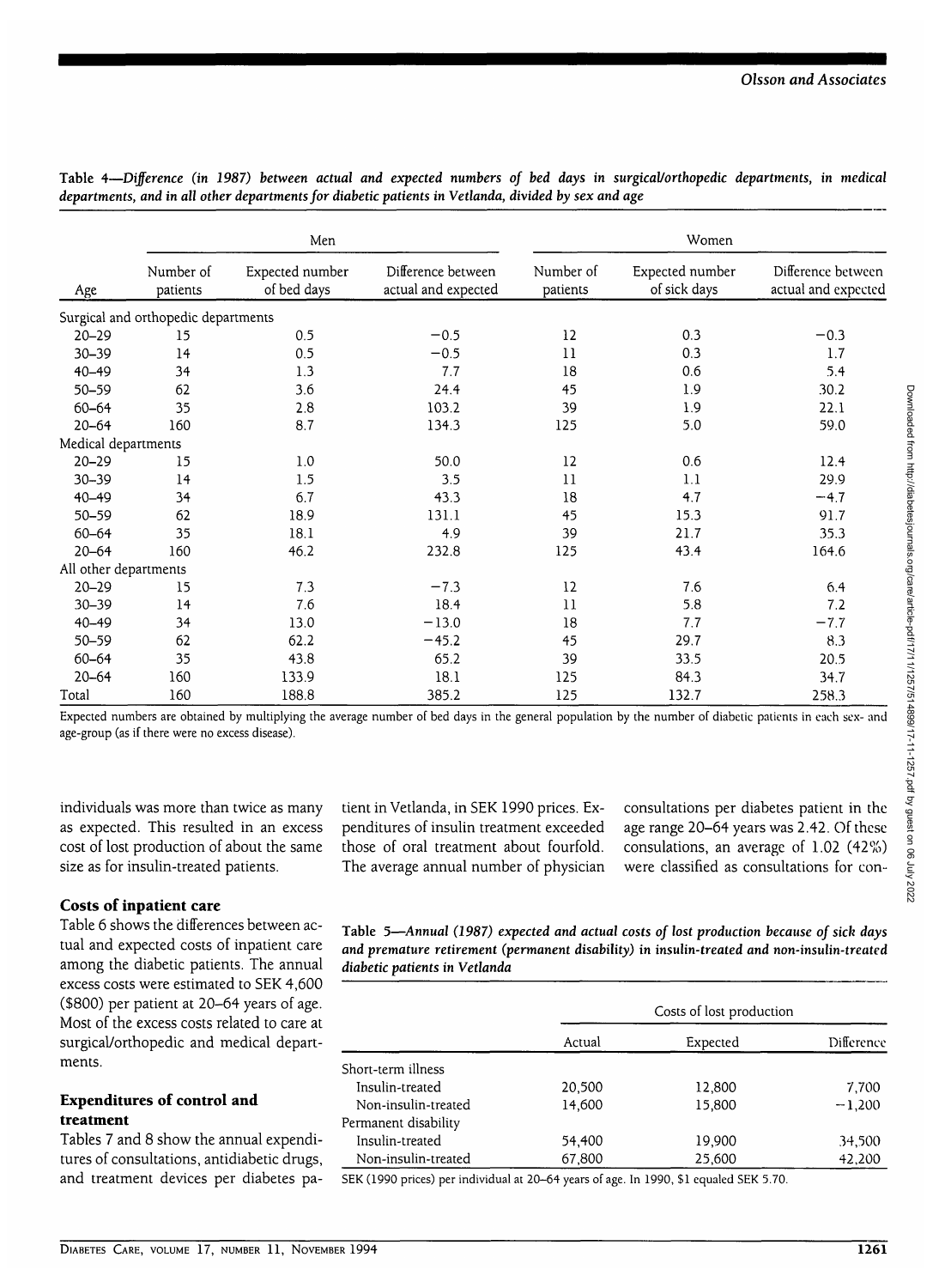| Type of department  | Actual | Expected | Difference |
|---------------------|--------|----------|------------|
| Surgical/orthopedic | 1,617  | 107      | 1,510      |
| Medical             | 3,317  | 610      | 2,707      |
| All other           | 1,846  | 1,486    | 360        |
| Total               | 6,780  | 2,203    | 4,577      |

**Table 6—***Annual (1987) expected and actual costs ofinpatient care for diabetic patients in Vetlanda*

SEK (1990 prices) per individual at 20-64 years of age. In 1990, \$1 equaled SEK 5.70.

trol and treatment of diabetes. The corresponding number of nurse consultations was 2.51 per year. The annual therapeutic expenditures per diabetes patient in the 20- to 64-year age-groups were estimated to be about SEK 3,500 (\$600). Of these costs, 41% were attributed to antidiabetic drugs, 19% to treatment devices, and 40% to consultations.

The expenditures of antidiabetic drugs and treatment devices in the whole of Sweden were SEK 312 million and SEK 140 million, respectively. The total, i.e., SEK 452 million, compared well with that of Vetlanda; correcting the Vetlanda figure by the population factor gave a cost estimate of SEK 473 million.

## **Costs of treatment with other drugs**

The excess consumption of drugs other than antidiabetic medications in the diabetic patients in the reference county of Jamtland indicated an excess cost of SEK 1,173 (about \$200) per diabetic individual.

**Table** *7—Annual (mean of 1986 and 1990) costs of antidiabetic drugs and treatment devices per diabetes patient in Vetlanda*

|                   | Oral<br>treatment | Insulin<br>treatment |
|-------------------|-------------------|----------------------|
| Oral agents       | 822               |                      |
| Insulin           |                   | 2,125                |
| Injection devices |                   | 553                  |
| Test strips       | z.                | 816                  |
| Total costs       | 822               |                      |

SEK 1990 prices. <sup>#</sup>Not available. It was assumed that test strips were predominantly used by insulintreated patients.

**CONCLUSIONS—** Because the diabetes prevalence study in Vetlanda was most thorough, and because the Swedish insurance system's and county council's records of sick leave, disability, and care are very reliable, the recorded numbers of sick days, premature retirement, consultations, and inpatient care in people with diabetes and in the general population of Vetlanda should be accurate. In addition, the drug statistics from the Swedish Corporation of Pharmacies are highly accurate (13). Hence, the calculations of excess costs because of morbidity in diabetic patients in Vetlanda should be fairly correct estimates.

On the other hand, the average numbers of sick days and disability pensions for the general population in Vetlanda were lower than those in Sweden for each age-group. Furthermore, there is a considerable variation in the prevalence of diabetes within Sweden (9) and no reliable estimate of the mean national prevalence. Hence, it is not possible to know whether costs of diabetes in Vetlanda would be greater or smaller than the Swedish average. However, an earlier study of diabetes costs in Sweden, based on aggregated data (3), estimated the costs of production losses due to shortterm illness at SEK 134 million in 1978, which equals SEK 358 million in 1990 prices. The Vetlanda figure of the current study would equal a rather similar figure, SEK 325 million, for the whole of Sweden.

The previous Swedish study (3) indicated that the costs of permanent disability in diabetic patients were three times higher (SEK 1,170 million in 1990 prices) than those of short-term illness (SEK 358 million). The current data indicate that the costs of permanent disability in diabetic subjects exceed those of shortterm illness even more; the difference was almost 10-fold. This finding reflects the fact that diabetes promotes and accelerates various forms of chronic morbidity, some of which are not recorded with diabetes as the primary cause, e.g., macrovascular disease. Our findings seem to include these costs of excess disease in diabetic patients, since the excess macrovascular disease in people with diabetes is not incidental but pathogenetically related (15).

The large excess disease costs in diabetic subjects because of permanent disability, i.e., chronic complications, were derived rather equally from insulintreated and non-insulin-treated subjects. In contrast, the much lower excess costs due to excess sick days were restricted to insulin-treated subjects.

The findings further indicate that the excess costs of production losses in

**Table 8—***Annual costs per diabetes patient for physician and nurse consultations attributed to control and treatment of diabetes*

|                  | Annual average of consultations<br>per patient | Costs per<br>consultation | Annual cost<br>per patient |
|------------------|------------------------------------------------|---------------------------|----------------------------|
| Consultations    |                                                |                           |                            |
| Physicians       | 1.02                                           | 620                       | 632                        |
| <b>Nurses</b>    | 2.51                                           | 309                       | 776                        |
| Total            |                                                |                           | 1,408                      |
| SEK 1990 prices. |                                                |                           |                            |

Downloaded from http://diabetesjournals.org/care/article-pdf/17/11/1257/514899/17-11-1257.pdf by guest on 06 July 2022Downloaded from http://diabetesjournals.org/care/article-pdf/17/11/1257/514899/17-11-1257.pdf by guest on 06 July 2022